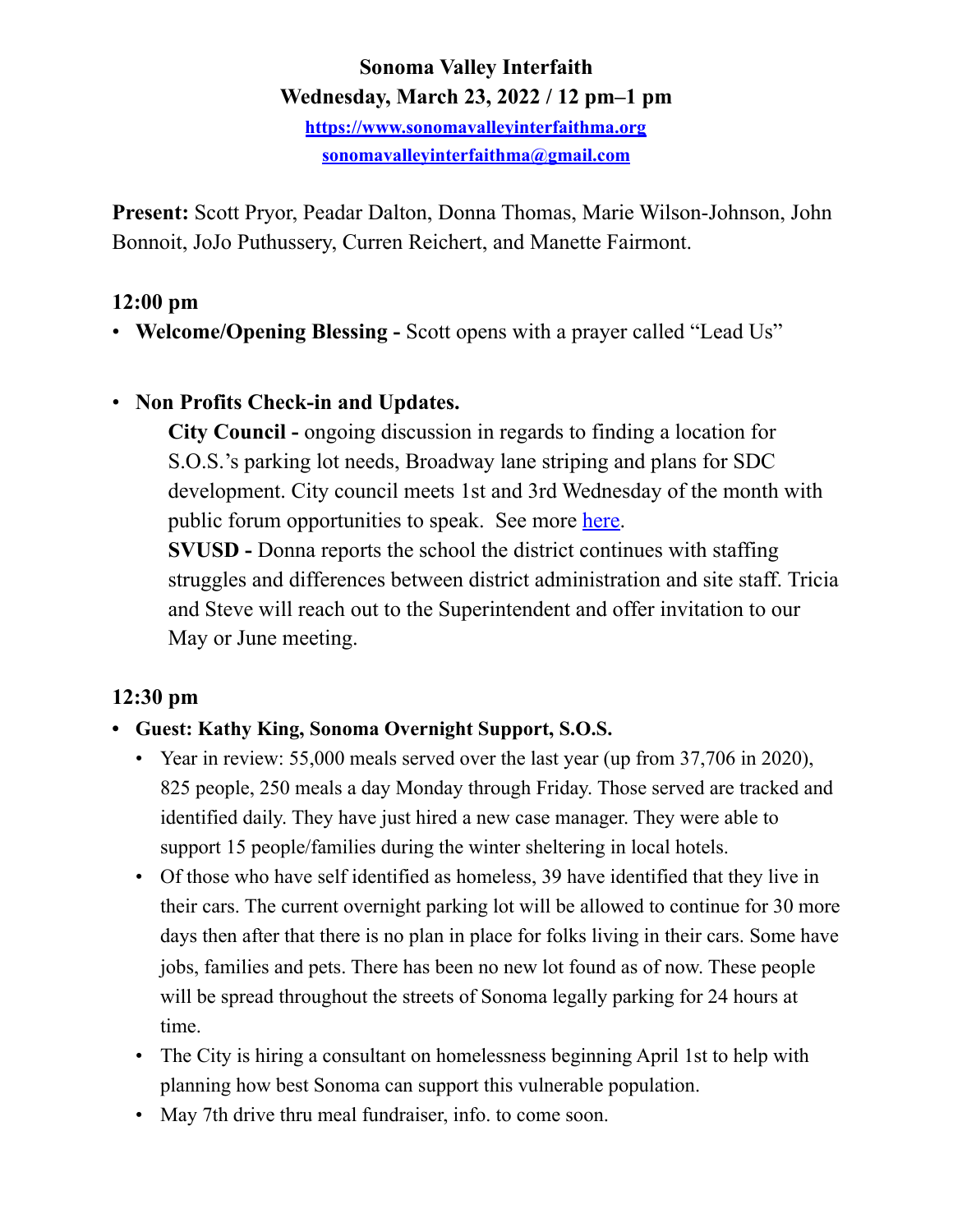#### **How can we help?**

You will be receiving two short videos and some statistics. Can you share these with your congregations or ask Kathy to come speak on behalf of S.O.S.? Please share the need for: **Volunteers are always needed as are gift cards (McDonald's, Jack in the Box, & Taco Bell small denominations \$10-\$15 and gas cards for those living in their cars, as a special treat they love Starbucks/Peet's \$5-\$10) and monetary donations**. Visit their website [here](https://www.sonomaovernightsupport.org/) for more.

#### **• Guest: Sandy Piotter, Friends In Sonoma Helping, F.I.S.H.**

FISH is celebrating 50 years serving Sonoma Valley. They are looking forward to 50 more and are thankful of the support from our faith communities. Building improvements include a mural and new paint in order to be more welcoming to the community.

- Year in review: nutritious food provided to 700 households, 550 boxes of healthy food delivered to housebound families, 310 families received rental support, and 144 received utility support. Over 370 rides to medical appointments given, 580 paratransit or bus tickets and 1500 gallons of gasoline given.
- They continue to offer rides, clothes, medical equipment, rent and utility support (paid directly to the landlord and PGE). They rely on donations only and volunteers, there are no paid staff. 1,500 volunteer hours spent on the phone providing services while listening with an empathetic ear in both English and Spanish. Add in the many community members served by our Clothes Closet, our medical equipment loan program, and other services, and these figures provide a sense of what a busy year it was for FISH!
- There have been many changes in food needs, definitions of food insecure vs. starving and the food pantry pick up numbers have actually decreased. Requests for fresh produce have increased.
- Since Covid there has been an increase in food support services in the valley. FISH has applied for a grant to help bring all the food support groups/providers together to get organized and find a way to most sufficiently serve the needs of Sonoma Valley
- Their website provides an up to date list of pick-up food pantries, prepared meal locations, and food delivery service for seniors, ill and disabled people. Visit [here](https://www.friendsinsonomahelping.org/pantries.html).

### **How can we help?**

Please share that there is an urgent need for volunteer drivers. They are also in need of a scheduler for the food room and someone to help with paperwork assessment for rent and utility support.